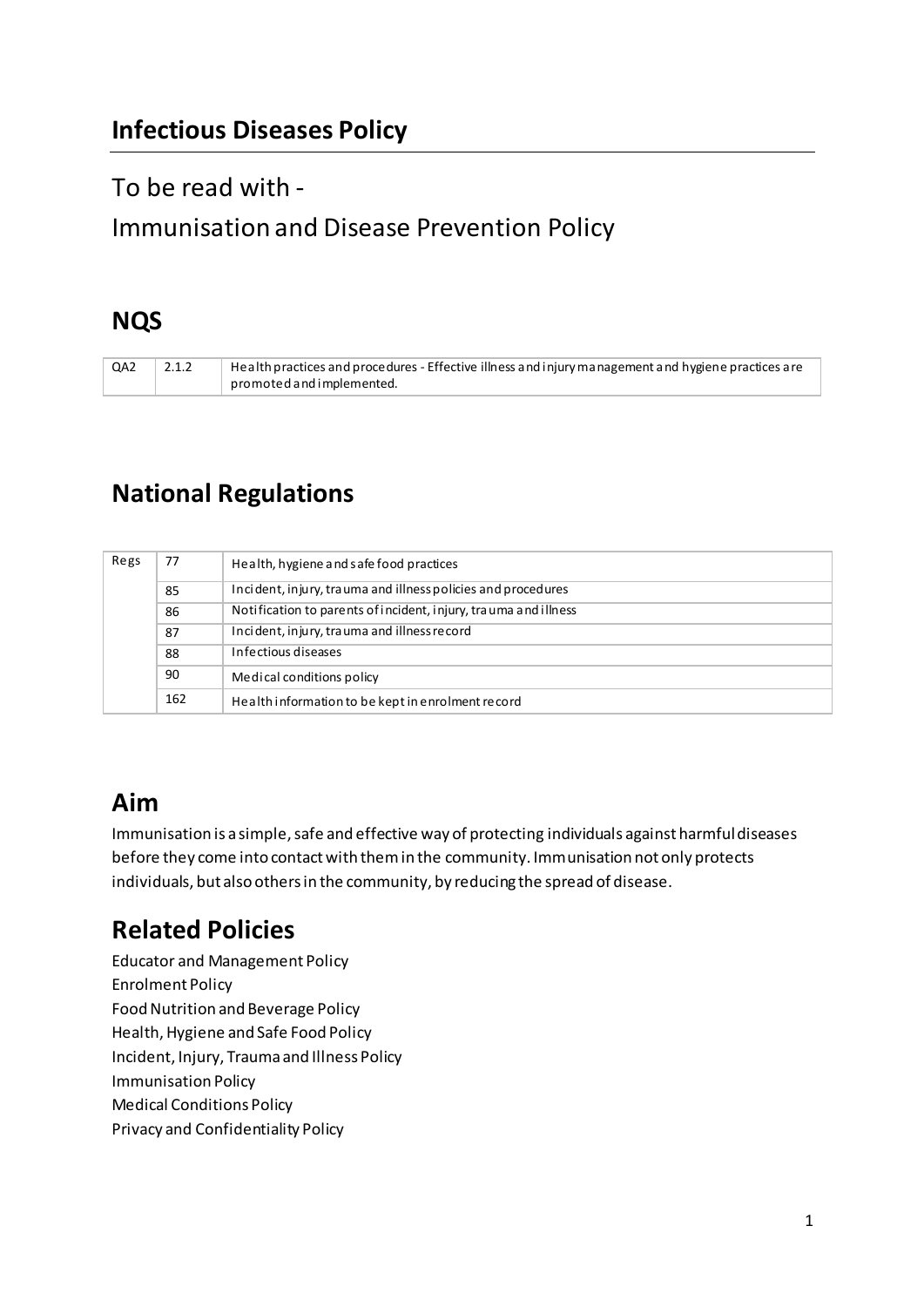# **Who is affected by this policy?**

Child Parents Family Educators Management Visitors Volunteers

# **Implementation**

Educators and the Nominated Supervisor will:

- minimise the spread of potential infectious diseases between children by excluding children who may have an infectious disease or are too ill to attend the service and facilitating the prevention and effective management of acute illness in children
- notify the local public health authority when required of notifiable disease within 24 hours
- use the attached Recommended Minimum Periods of Exclusion to exclude children with infectious diseases and inform parents of exclusion and non-exclusion periods

Educators will also advise the Nominated Supervisor as soon as they believe they have an infectious disease and are unable to care for children

Children might be brought to care with symptoms or signs of illness or while in care suddenly develop an illness that has not been diagnosed by a doctor, and that might be potentially infectious or potentially life-threatening for the child. Symptoms may not clearly fit those listed in exclusion diseases making it difficult for educators to decide whether to accept or exclude the child. **If educators suspect a child may have an infectious disease, they will exclude the child until they receive a medical certificate stating the child is not contagious and is okay to attend the Service.** 

Parents must advise educators on arrival verbally or in writing of any symptoms requiring administration of medication to their child in the past 48 hours and the cause of the symptoms if known. This advice must be provided the first time the child attends after the medicati on has been administered

Many illnesses, while not fitting exclusion criteria, can transmit disease to other children in care, and can make a child too ill to participate in normal activities. All children who are unwell should not attend the Service and educators will ask parents of children who are unwell to collect the child from the residence/venue within one hour or to make alternative arrangements for their child's care.

The Nominated Supervisor will:

- assist educators in making notification to public health authorities
- organise a pool of regular relief educators to cover educators who are ill and unable to care for children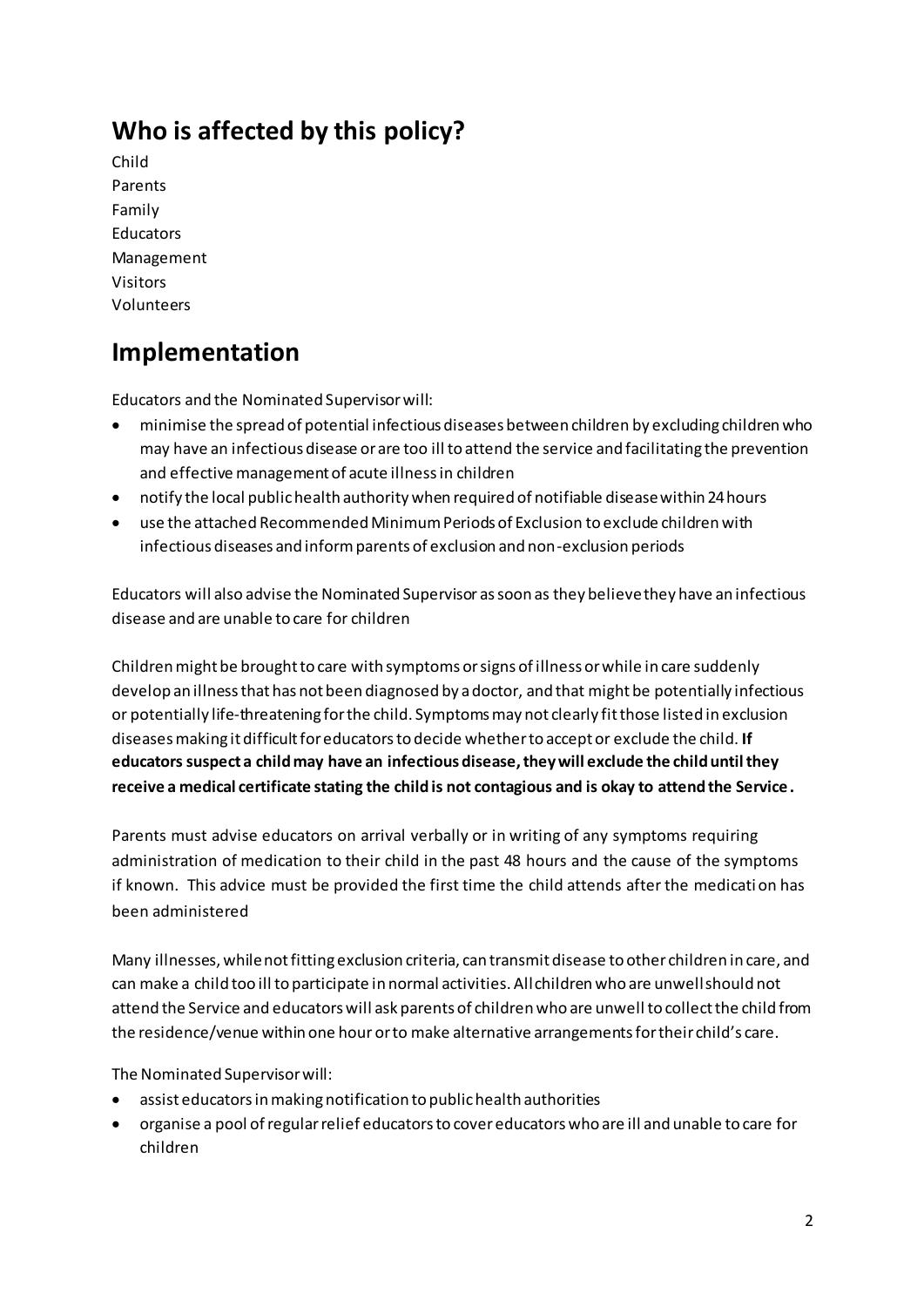• request a medical certificate from educators who have been ill stating they are not contagious and are okay to return to work

# **If an infectious disease arises at a residence/venue educators will respond to any symptoms in the following manner -**

- Isolate the child from other children
- Ensure the child is comfortable and appropriately supervised
- Contact the child's parents or nominated emergency contact (if the child's parents are unavailable we will contact authorised nominees) and ask them to pick the child up as quickly as possible (and within one hour). Educators will provide information in the child's home language if possible
- Any person picking the child up from the service must be able to show identification if unknown to the educator
- Ensure all bedding, towels and clothing which has been used by the child are washed separately and if possible air dried in the sun
- Ensure all toys used by the child are disinfected
- Ensure all eating utensils used by the child are separated and sterilised.
- Inform all families of the presence of an infectious disease verbally and by placing a notice near the front door. The child's name will not be revealed
- Ensure confidentiality of any personal of health related information related to any child or family

# **Fevers**

Unwell children include those with fevers. Fevers refer to temperatures above 38°C, and are usually a sign of infection (eg virus). When children develop a fever at the service, educators and staff will:

- contact parents and ask them to collect the child unless we have written advice from a medical practitioner that the fever is not caused by an infectious disease (eg teething). Babies less than 3 months old with fevers must always be collected by parents /authorised nominees who will be advised to take the child to a doctor
- administer first aid if required in line with service procedures. This may include calling an ambulance. Educators and staff will be especially vigilant caring for babies less than 3 months old with fevers
- if the child is distressed, bathe their face in lukewarm water and administer paracetamol if parents have given written permission
- offer water to the child and ensure they are not overdressed and their clothing is comfortable
- monitor the child's behaviour, alertness and any other symptoms that could indicate serious infection including rash, stiffness, vomiting, coughing or convulsions.

# **Infectious Diseases requiring Notification to the local Public Health Unit**

Infectious Diseases only require notification from doctors and laboratories. A list of diseases and notification procedures can be found at: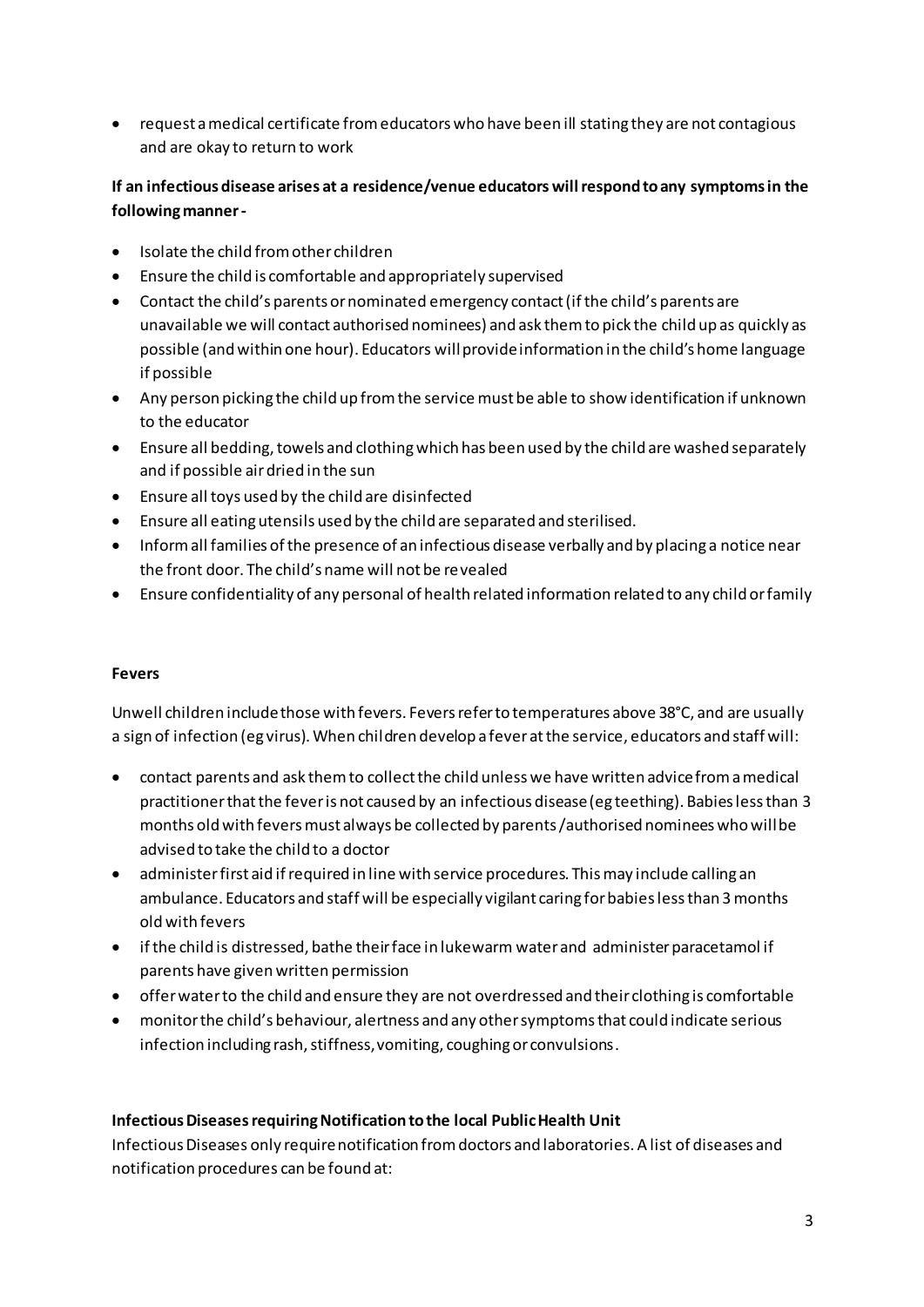[http://www.public.health.wa.gov.au/3/281/2/notification\\_of\\_communicable\\_diseases.pm](http://www.public.health.wa.gov.au/3/281/2/notification_of_communicable_diseases.pm)

Further information is available from:

Worksafe Western Australia Commission at [http://www.commerce.wa.gov.au/sites/default/files/atoms/files/guide-diseases\\_in\\_child\\_care.pdf](http://www.commerce.wa.gov.au/sites/default/files/atoms/files/guide-diseases_in_child_care.pdf)

WA Health Communicable Disease Guidelines at

[http://www.public.health.wa.gov.au/3/258/3/communicable\\_disease\\_guidelines\\_booklet.pm](http://www.public.health.wa.gov.au/3/258/3/communicable_disease_guidelines_booklet.pm)

The Guidelines contain recommended exclusion periods for some diseases.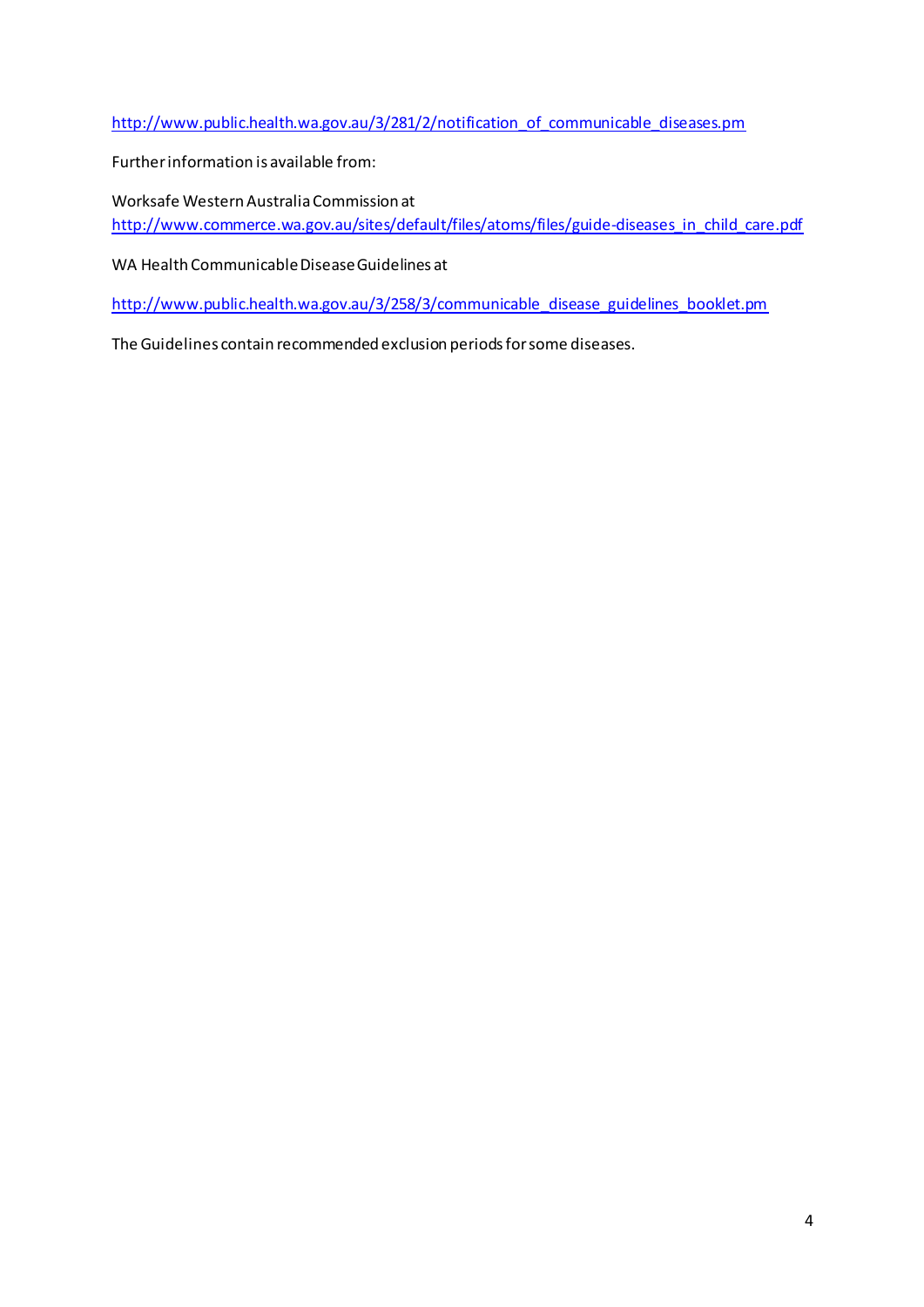# **Recommended Minimum Periods of Exclusion**

National Health and Medical Research Council .

Staying Healthy -Preventing Infectious Diseases in Early Childhood Education and Care Services 5th edition, Commonwealth of Australia 2012.

### **Children who are unwell should not attend the service.**

The definition of 'contacts' will vary according to disease. Please refer to specific Fact Sheets in the Staying Healthy Publication for the definition of 'Contacts'.

### **Campylobacter**

Exclude until there has not been a loose bowel motion for 24 hours.<sup>b</sup> Exclusion of Contacts - Not excluded.

### **Candidiasis (͚Thrush)**

Exclusion is NOT necessary. Exclusion of Contacts - Not excluded.

### **Chickenpox (Varicella)**

Exclude until all blisters have dried. This is usually at least 5 days after the rash first appeared in unimmunised children and less in immunised children.

Exclusion of contacts - Any child with an immune deficiency (for example, leukaemia) or receiving chemotherapy should be excluded for their own protection. Otherwise not excluded.

# **CMV (Cytomegalovirus infection)**

Exclusion is NOT necessary. Exclusion of Contacts - Not excluded.

#### **Conjunctivitis**

Exclude until discharge from the eyes has stopped unless a doctor has diagnosed noninfectious Conjunctivitis. Exclusion of Contacts - Not excluded.

# **Cryptosporidium**

Exclude until there has not been a loose bowel motion for 24 hours.<sup>b</sup> Exclusion of Contacts – Not excluded.

#### **Diarrhoea (No organism identified)**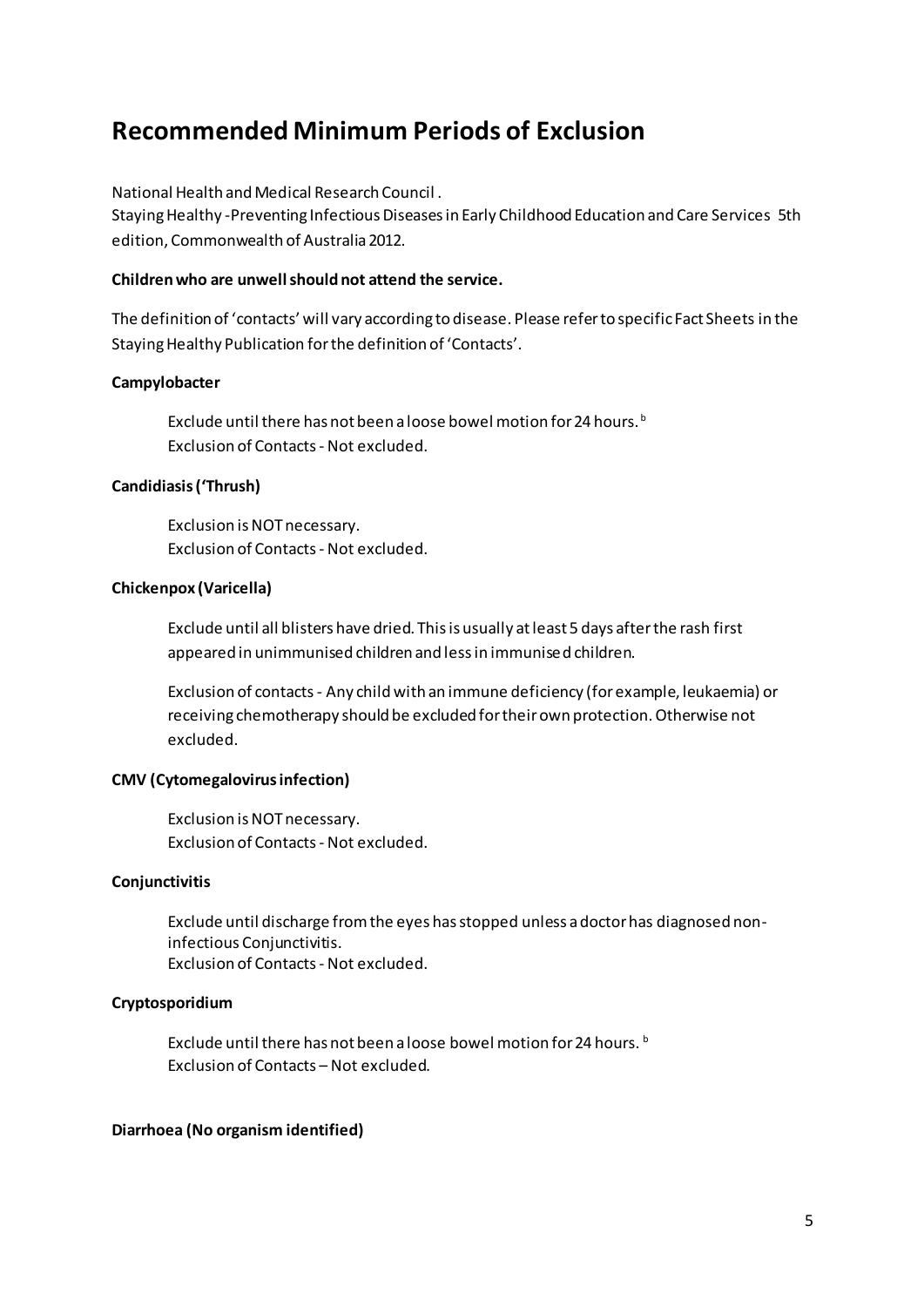Exclude until there has not been a loose bowel motion for 24 hours. b Exclusion of Contacts - Not excluded.

#### **Fungal infections of the skin or nails (eg ringworm, tinea)**

Exclude until the day after starting appropriate anti-fungal treatment. Exclusion of Contacts - Not excluded.

#### **German measles (See ͚Ruďella͛)**

#### **Giardiasis**

Exclude until there has not been a loose bowel motion for 24 hours.<sup>b</sup> Exclusion of Contacts - Not excluded.

#### **Glandular fever (Mononucleosis, EBV infection)**

Exclusion is NOT necessary. Exclusion of Contacts - Not excluded.

#### **Hand, foot and mouth disease**

Exclude until all blisters have dried. Exclusion of Contacts - Not excluded.

#### **Haemophilus influenzae type b (Hib)**

Exclude until the person has received appropriate antibiotic treatment for at least 4 days. Exclusion of Contacts - Not excluded.

### **Head lice (Pediculosis)**

Exclusion is NOT necessary if effective treatment begins before the next day at the Service. (The child doesn't need to be sent home immediately if head lice are detected). Exclusion of Contacts - Not excluded.

#### **Hepatitis A**

Exclude until a medical certificate of recovery is received and until at least 7 days after the onset of jaundice.

Exclusion of Contacts - Not excluded. Contact a public health unit for specialist advice about treating or vaccinating children in the same room or group.

#### **Hepatitis B**

Exclusion is NOT necessary. Exclusion of Contacts - Not excluded.

#### **Hepatitis C**

Exclusion is NOT necessary. Exclusion of Contacts - Not excluded.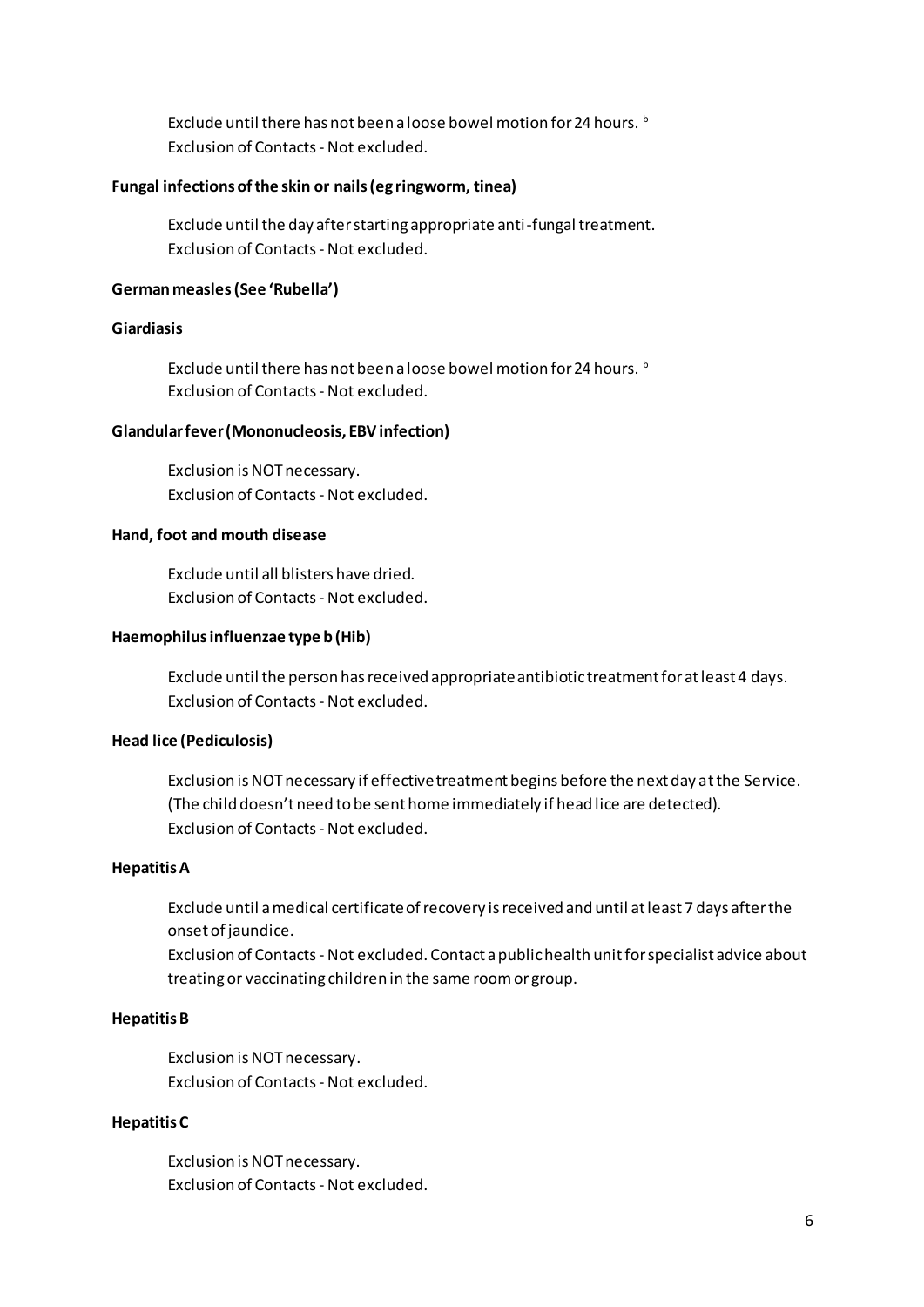#### **Herpes simplex (cold sores, fever blisters)**

Exclusion is not necessary if the person is developmentally capable of maintaining hygiene practices to minimise the risk of transmission.

If the person is unable to comply with these practices they should be excluded until the sores are dry. Sores should be covered by a dressing where possible. Exclusion of Contacts - Not excluded.

### **Human Immunodeficiency Virus (HIV/AIDS)**

Exclusion is NOT necessary. If the person is severely immunocompromised, they will be vulnerable to other people's illnesses. Exclusion of Contacts - Not excluded.

#### **Human Parvovirus B19 (fifth disease, erythema infectiosum, slapped cheek syndrome)**

Exclusion is NOT necessary. Exclusion of Contacts - Not excluded.

### **Hydatid disease**

Exclusion is NOT necessary. Exclusion of Contacts - Not excluded.

#### **Impetigo (school sores)**

Exclude until appropriate antibiotic treatment has commenced. Any sores on exposed skin should be covered with a watertight dressing. Exclusion of Contacts - Not excluded.

## **Influenza and influenza-like illnesses**

Exclude until well. Exclusion of Contacts - Not excluded.

### **Listeriosos**

Exclusion is NOT necessary. Exclusion of Contacts - Not excluded.

#### **Measles**

Exclude for 4 days after the onset of the rash. Exclusion of Contacts - Immunised and immune contacts are not excluded. For nonimmunised contacts, contact a public health unit for specialist advice. All immunocompromised children should be excluded until 14 days after the first day of appearance of rash in the last case.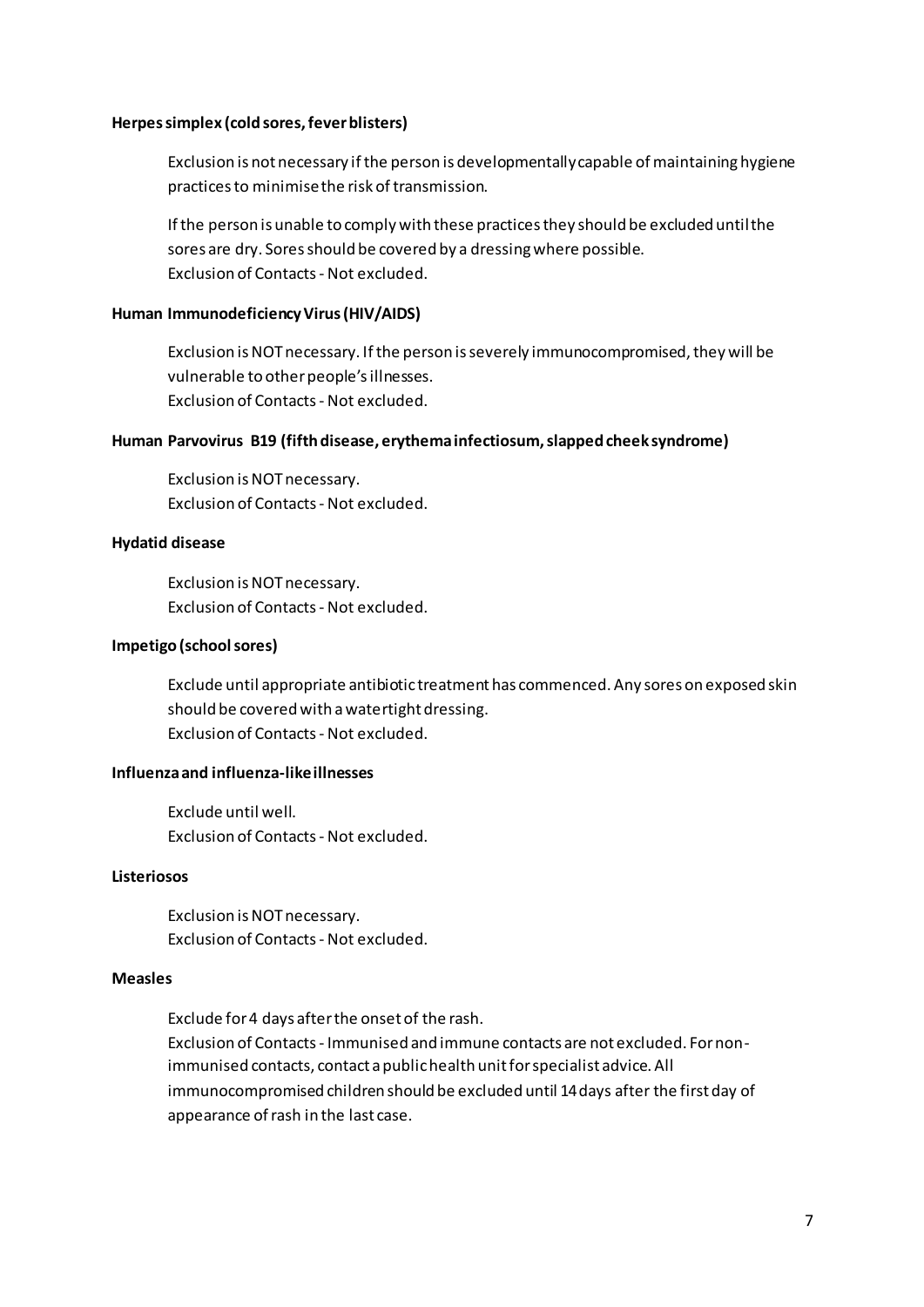#### **Meningitis (viral)**

Exclude until well. Exclusion of Contacts - Not excluded.

#### **Meningococcal infection**

Exclude until appropriate antibiotic treatment has been completed. Exclusion of Contacts - Not excluded. Contact a public health unit for specialist advice about antibiotics and /or vaccination for people who were in the same room.

#### **Molluscum contagiosum**

Exclusion is NOT necessary. Exclusion of Contacts - Not excluded.

#### **Mumps**

Exclude for 9 days or until swelling goes down (whichever is sooner). Exclusion of Contacts - Not excluded.

### **Norovirus**

Exclude until there has not been a loose bowel motion or vomiting for 48 hours. Exclusion of Contacts - Not excluded.

# **Pertussis (See 'Whooping Cough')**

#### **Pneumococcal Disease**

Exclusion until person is well. Exclusion of Contacts - Not excluded.

### **Roseola**

Exclusion is NOT necessary. Exclusion of Contacts - Not excluded.

# **Ross River virus**

Exclusion is NOT necessary. Exclusion of Contacts - Not excluded.

## **Rotavirus infection**

Children are to be excluded from the service until there has not been a loose bowel motion or vomiting for 24 hours.<sup>b</sup> Exclusion of Contacts - Not excluded.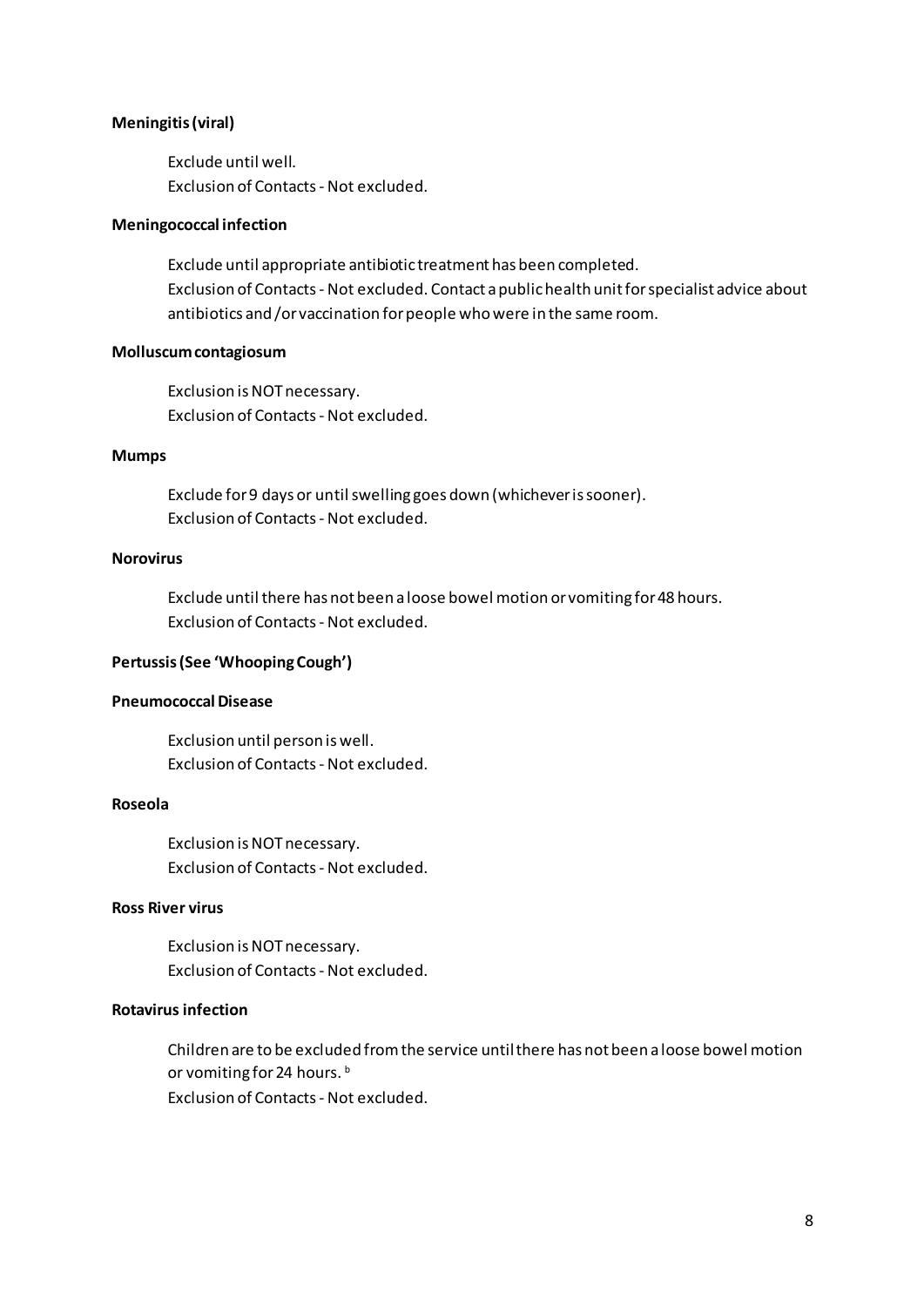#### **Rubella (German measles)**

Exclude until fully recovered or for at least four days after the onset of the rash. Exclusion of Contacts - Not excluded.

#### **Salmonellosis (Salmonella infection )**

Exclude until there has not been a loose bowel motion for 24 hours.<sup>b</sup> Exclusion of Contacts - Not excluded.

### **Scabies**

Exclude until the day after appropriate treatment has commenced. Exclusion of Contacts - Not excluded.

#### **Shigellosis**

Exclude until there has not been a loose bowel motion for 24 hours. b Exclusion of Contacts - Not excluded.

#### **Streptococcal sore throat (including scarlet fever)**

Exclude until the person has received antibiotic treatment for at least 24 hours and feels well.

Exclusion of Contacts - Not excluded.

#### **Toxoplasmosis**

Exclusion is NOT necessary. Exclusion of Contacts - Not excluded.

#### **Tuberculosis (TB)**

Exclude until medical certificate is produced from an appropriate health authority. Exclusion of Contacts - Not excluded. Contact a public health unit for specialist advice about screening, antibiotics or TB clinics.

#### Varicella See 'Chickenpox'

#### **Viral gastroenteritis (viral diarrhoea)**

Excluded until there has not been a loose bowel motion for 24 hours. **b** Exclusion of Contacts - Not excluded.

#### **Whooping cough (pertussis)**

Exclude until 5 days after starting appropriate antibiotic treatment or for 21 days from the onset of coughing.

Exclusion of Contacts - Contact a public health unit for specialist advice about excluding nonvaccinated contacts, or antibiotics